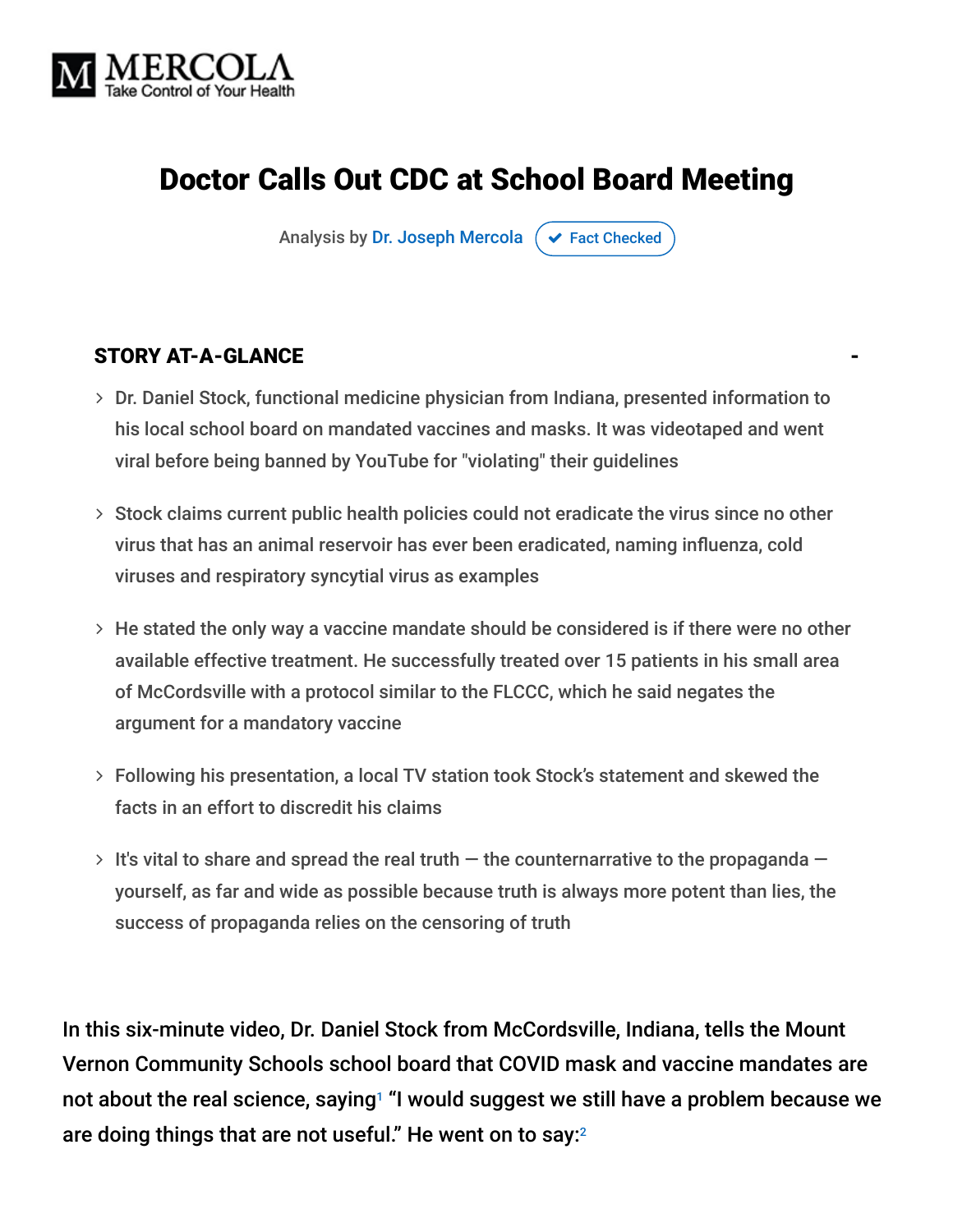"And we're getting our information from the Indiana State Board of Health and the CDC who actually don't bother to read science …" But I would have to disagree with Stock, as I think the CDC and other health agencies are fully aware of the research  $-$  they are just choosing to advance another agenda.

There can be no other reason for the circuitous logic used by health experts to promote a vaccine that they acknowledge<sup>3</sup> can't completely prevent you from getting the disease or keep you from spreading it, but instead has had thousands of devastating side effects recorded in a public database. 4

What's worse, the numbers of people who have died or who are disabled from this vaccine, which was developed by companies who hold no liability,<sup>5</sup> is all but ignored by the mainstream media.

As I discuss below, if ever before you doubted there is an undercurrent of evil pushing and censoring information, this short presentation by a functional medicine doctor at a small school board meeting has all the earmarks of what has been happening on a larger scale across social media and mainstream news agencies. Of course, YouTube quickly removed it, saying it "violated YouTube's community guidelines."

This doctor, whose profession is based on science, is part of a group of doctors, nurses and other health care professionals whose opposition to mandated COVID jabs, has spurred Dr. Anthony Fauci, director of the National Institute of Allergy and Infectious Diseases, to say their freedom-of-choice positions are exactly why mandates should be issued. 6

Quickly following Stock's presentation, "fact checkers" from a local TV station, WTHR, reviewed the video and twisted the information, point-by-point, to disparage Stock and call him responsible for even sharing it.<sup>7</sup> Before I go over each of their points, let's first take a quick look at the content of the video that caused such a stir.

## Indiana Doctor Uses Real Evidence to Call Out School Board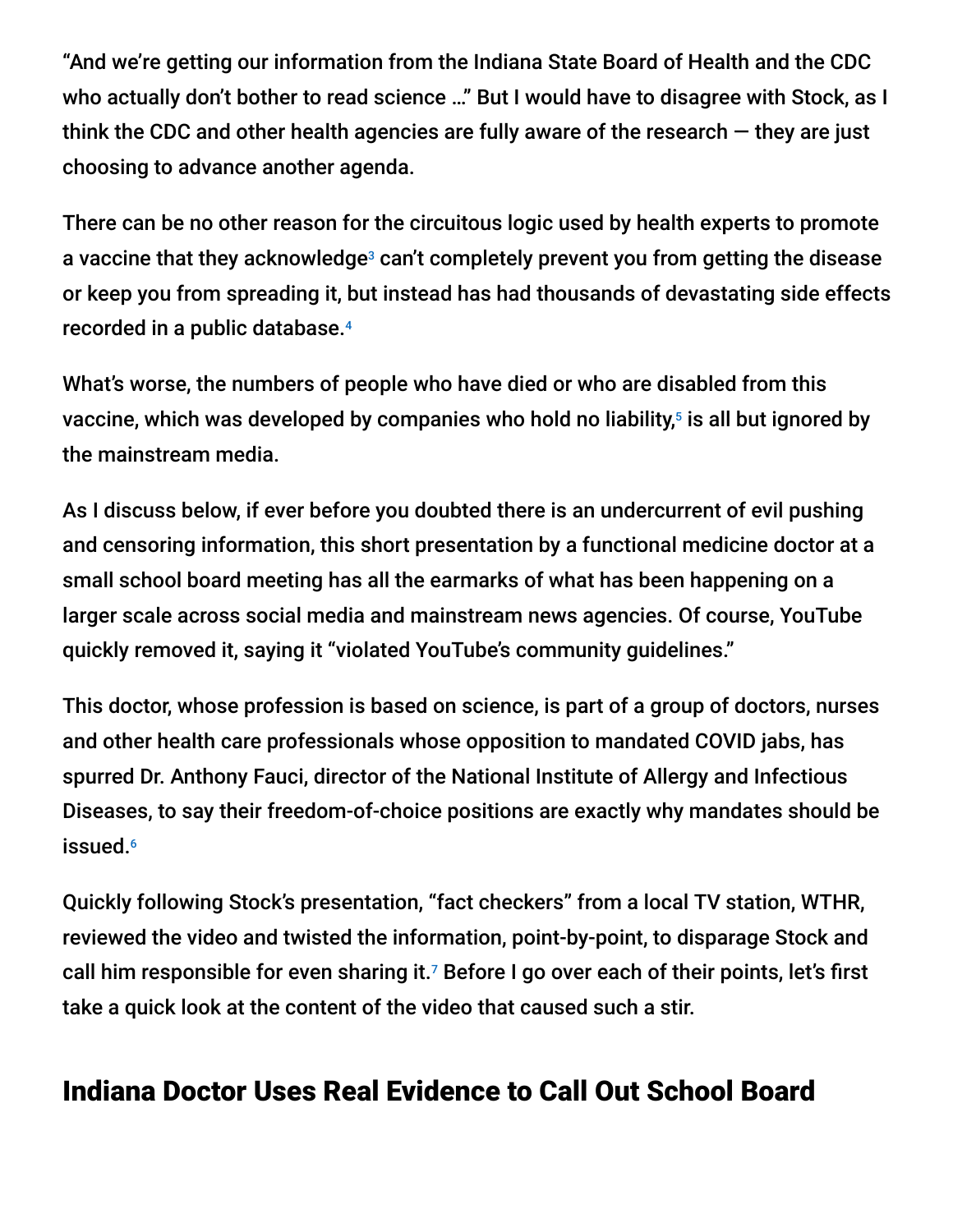Stock didn't just stand in front of the school board making wild claims. Rather, he provided the board with a flash drive containing the actual studies — some from the National Institutes of Health  $-$  to back up his claims. A parent group called the Hancock County Indiana Patriots posted the entire contents of the flash drive on their website.<sup>8</sup> In addition to the studies he used, I have provided others here, which may overlap with his:

Masks are relatively ineffective against viral spread. 9,10

Viruses with animal reservoirs cannot be eradicated since they can continue to replicate and spread through animals, including companion animals like dogs as the CDC has documented with COVID-19. 11

Viruses wait for the immune system to become deranged (dysfunctional), like what happens with the vaccine to cause symptoms.<sup>12,13</sup>

Smallpox had no animal reservoirs, which is why the vaccine program eradicated the illness.<sup>14</sup> Because the COVID virus cannot be filtered and it has animal reservoirs, we cannot make it go away. This is the same process that happens with influenza, the common cold, respiratory syncytial virus (RSV), adenoviral respiratory syndromes or any other infectious disease with animal reservoirs.

The only way that a vaccine restriction/mandate should be considered is if there were no other treatment available. However, as Stock points out, there ARE treatments available. For example, after treating over 15 COVID-19 patients with Ivermectin, vitamin D loading and zinc, Stock said that none of them came close to the hospital. 15

Stock points out that when vaccinated, you get infected and you shed pathogens, but you don't usually get symptomatic from it. So, you can't stop the spread of the virus because people who are vaccinated will continue to harbor and spread the virus.

Fauci has recently confirmed that people who took the COVID shot harbor enough Delta variant virus to infect others. 16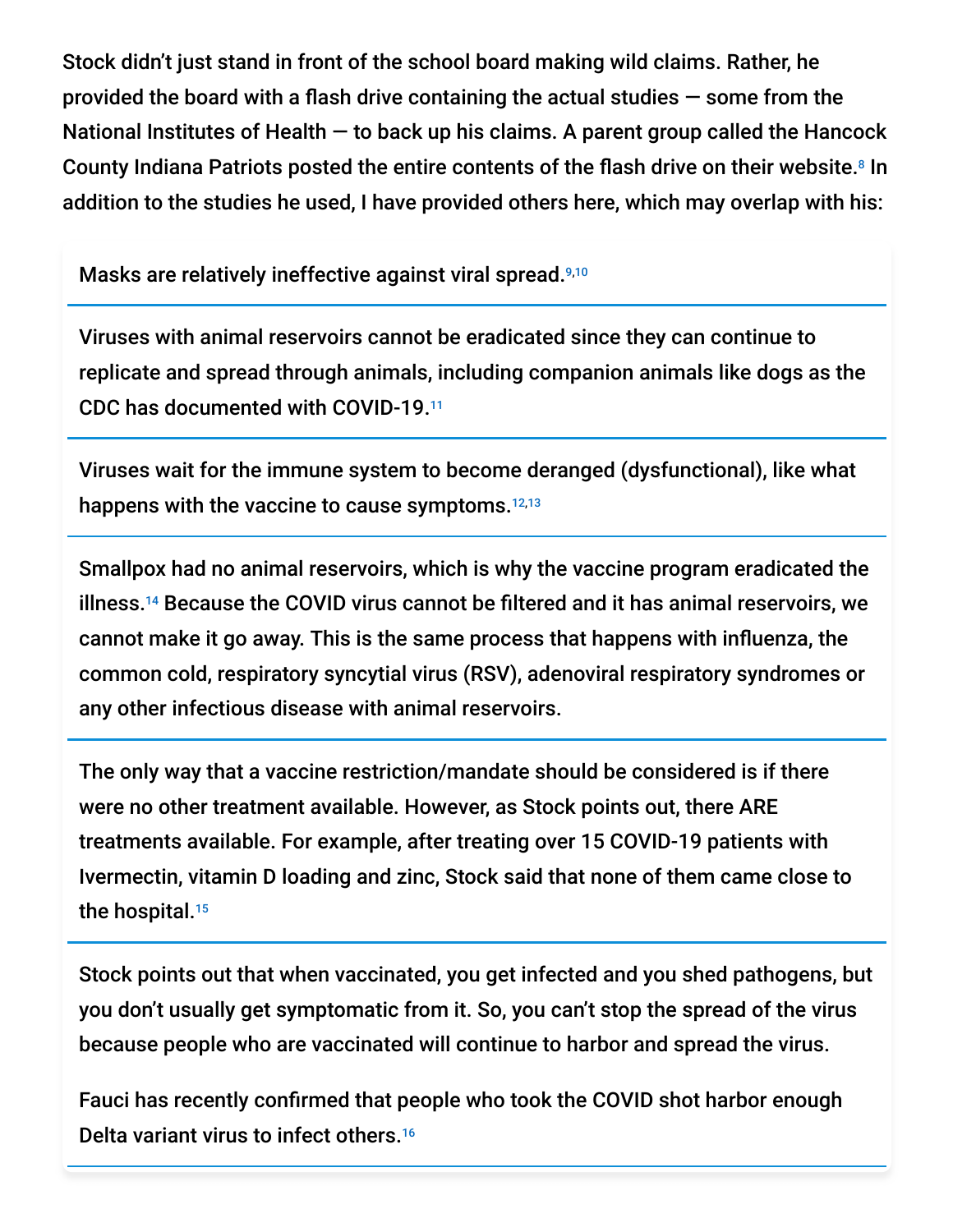### What Were the Manipulations That Media Used to Refute Stock?

The information that WTHR channel 13 in Indianapolis "fact checked" and how they subtly manipulated it to discredit Stock for sharing what they called misinformation is on their website below, with my counterpoints.<sup>17</sup> My answers to their questions are below:

WTHR: Is the coronavirus "spread by aerosol particles which are small enough to go through every mask?"

My answer: Fauci hinted in his interview with "60 Minutes" that masks may prevent "a droplet" from coming through, but "it's not providing the protection people think that it is." 18

WTHR: Can COVID-19 vaccines cause the immune system to "become deranged"?

My answer: A better term for this may have been dysfunctional. Studies have demonstrated vaccines adversely affect the immune system. One study in 2011 found, "Our model shows that immunization against persistent viral infections can, under some circumstances, lead to an increase in pathology following infection." 19 Another found multiple flu shots may reduce the effectiveness of the vaccine. 20

WTHR: Can COVID-19 cause antibody-dependent enhancement (ADE) or vaccineenhanced disease (VED), which would cause a vaccinated person to have a more severe disease if caught?

My answer: ADE is something I've written about several times in the last year.<sup>21,22</sup> However, since my content is taken down after 48 hours, you may want to review my [interview with Robert Kennedy](https://www.bitchute.com/video/S2714ylczhMl/) in May 2020,<sup>23</sup> during which he aptly described some of the problems with the current shot program, including how ADE affected animals in the 2003 program against coronavirus during which all the animals died from ADE.

WTHR: Is it true vaccines do not stop infection?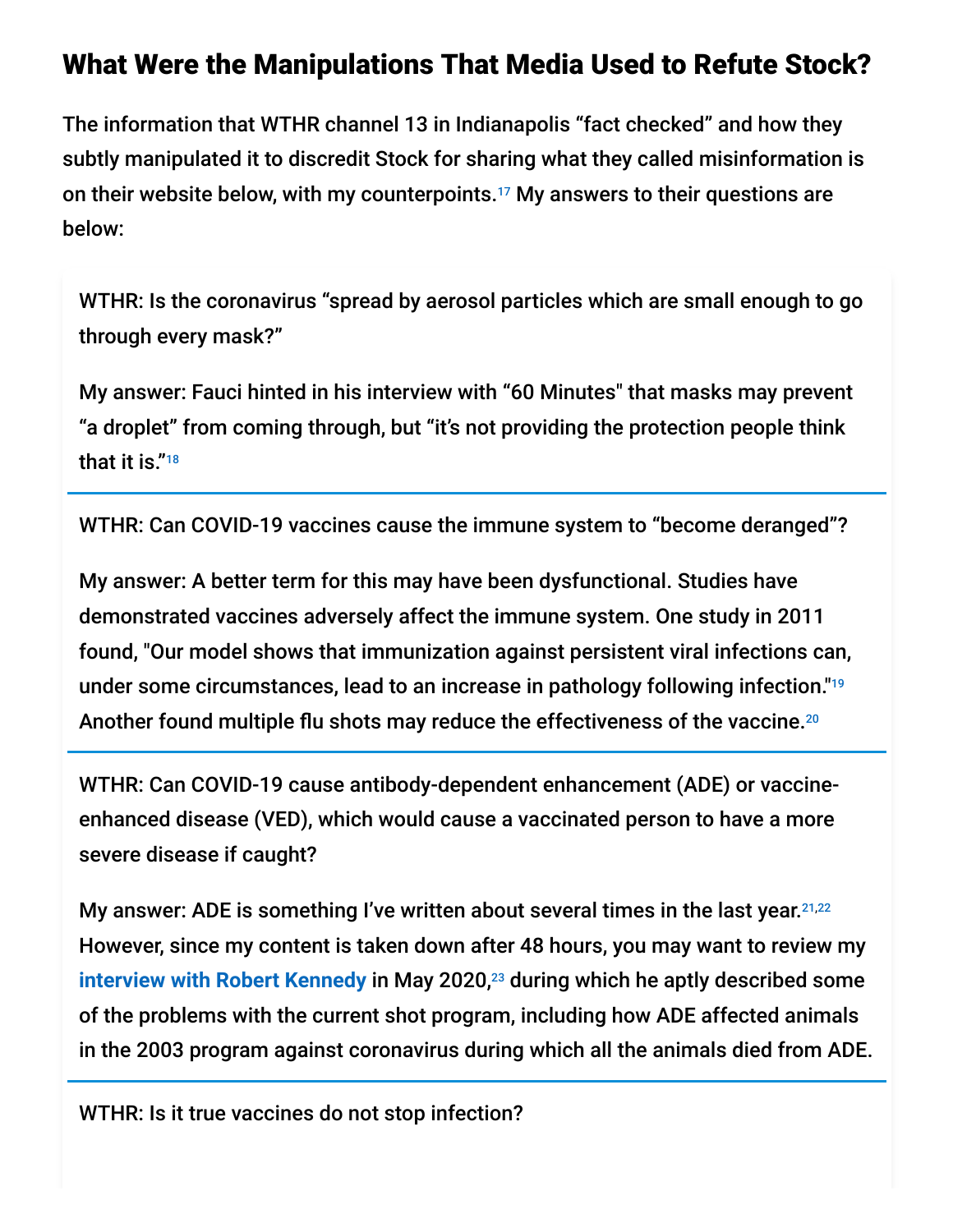My answer: Stock was talking about eradicating them, not stopping an infection in a single person. Fauci said during several interviews, including most recently in "Meet the Press," "Since no vaccine is 100% protective, there will be what we call breakthrough infections." 24

With breakthrough infections in people whose viral load can transmit the illness to another person,<sup>25</sup> this vaccine cannot eradicate COVID-19.

WTHR: Is Ivermectin, vitamin-D and/or zinc an approved treatment for COVID-19?

My answer: When you listen to the video, Stock never says that Ivermectin, vitamin D and zinc are APPROVED treatments. He said only that he used it to treat over 15 patients successfully. The FLCCC has also successfully used a very similar treatment protocol around the world. 26

Stock also encouraged the school board to ask themselves why mandatory vaccine and mask steps were being taken for this virus when they've never been in effect for the common cold, the influenza virus or RSV, which has recently filled hospitals in Australia and New Zealand with severely ill newborns and infants<sup>27</sup> and is currently wreaking havoc in the U.S.<sup>28,29</sup>

He also highlighted studies that show that people previously infected with COVID not only get no benefit at all from the vaccine, but get two to four times worse side effects. And, he added, it's vaccinated individuals who are helping to spread the virus. "The Centers for Disease Control and the Indiana Department of Health are giving you very bad scientific guidance," he said. When interviewed by Fox News host Tucker Carlson, Stock said:<sup>30</sup>

*"Well, this virus like every other respiratory virus has animal reservoirs and in all the history of Medicine, we've only eradicated one virus and that was smallpox, which had no animal reservoir. It only affected humans.*

*Because some of those animals are actually domestic animals, there is just no way to escape the virus. That's why we can't escape influenza or the common*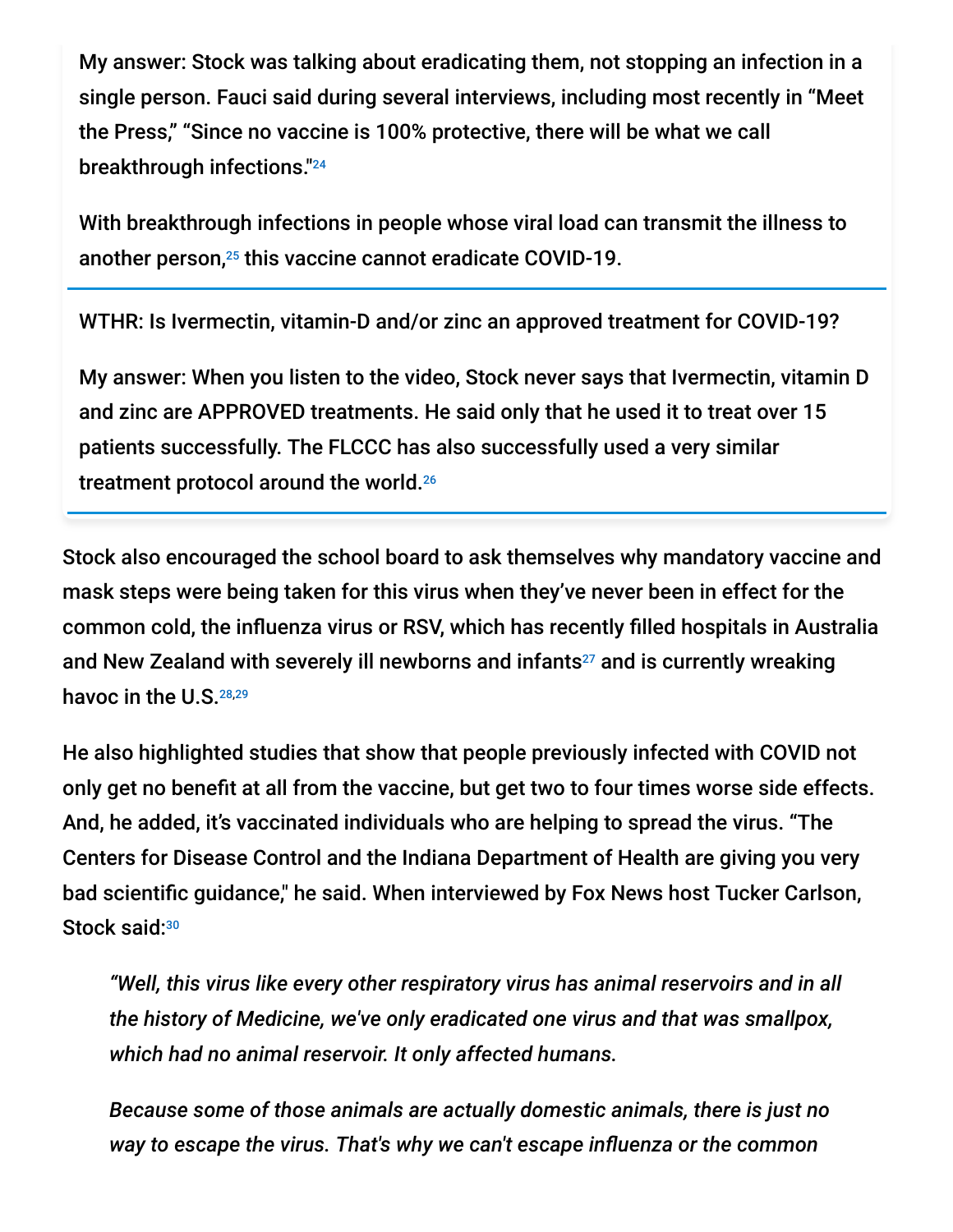*cold … It seems to me that focusing on immune system improvement whether through a vaccine or non-vaccine methods is the more rational approach to this."*

### When Will Media Acknowledge the Vaccine-Injured and Deaths?

Vaccine injury and death are not new to the VAERS program. The system was established in 1990 as a voluntary National early warning system. The program "accepts and analyzes reports of adverse events (possible side effects) after a person has received a vaccination."<sup>31</sup> And, according to the VAERS, there have been a total of 1,357,036 adverse events recorded in the system through July 30, 2021.

If you subtract the events recorded from the COVID jab from the overall number and divide by 31 (the number of years the system has been recording voluntary reports) you are left with an average of 26,183.8 reports every year. But, as of July 30, 2021, there were 545,337 reports of adverse events, including 12,000 deaths,<sup>32</sup> from the COVID-19 jab alone. These events include a range of severity from fainting to heart problems to death.

The first COVID-19 shot was administered December 14, 2020, in New York.<sup>33</sup> If you assume the same number of events will be reported each month in 2021, and no events were reported in 2020, we may expect the total injuries from this vaccine to be 934,863.

This could mean that by the end of 2021 the number of adverse events reported from the COVID injection program all by itself could be 35 times greater than the average number reported each year for the last 31 years. By comparison, the swine flu vaccine released in 1976 was abruptly stopped when the vaccine caused approximately 1 in 100,000 persons to develop Guillain-Barre syndrome and resulted in 53 deaths. 34

During Fauci's recent interview with "Meet the Press," even though he was asked leading questions about vaccine mandates, breakthrough infections and booster shots, at no time was there a discussion about the hundreds of thousands of people being injured by the vaccine. So, at what point will mainstream news media "discover" the vast number of people injured by this injection?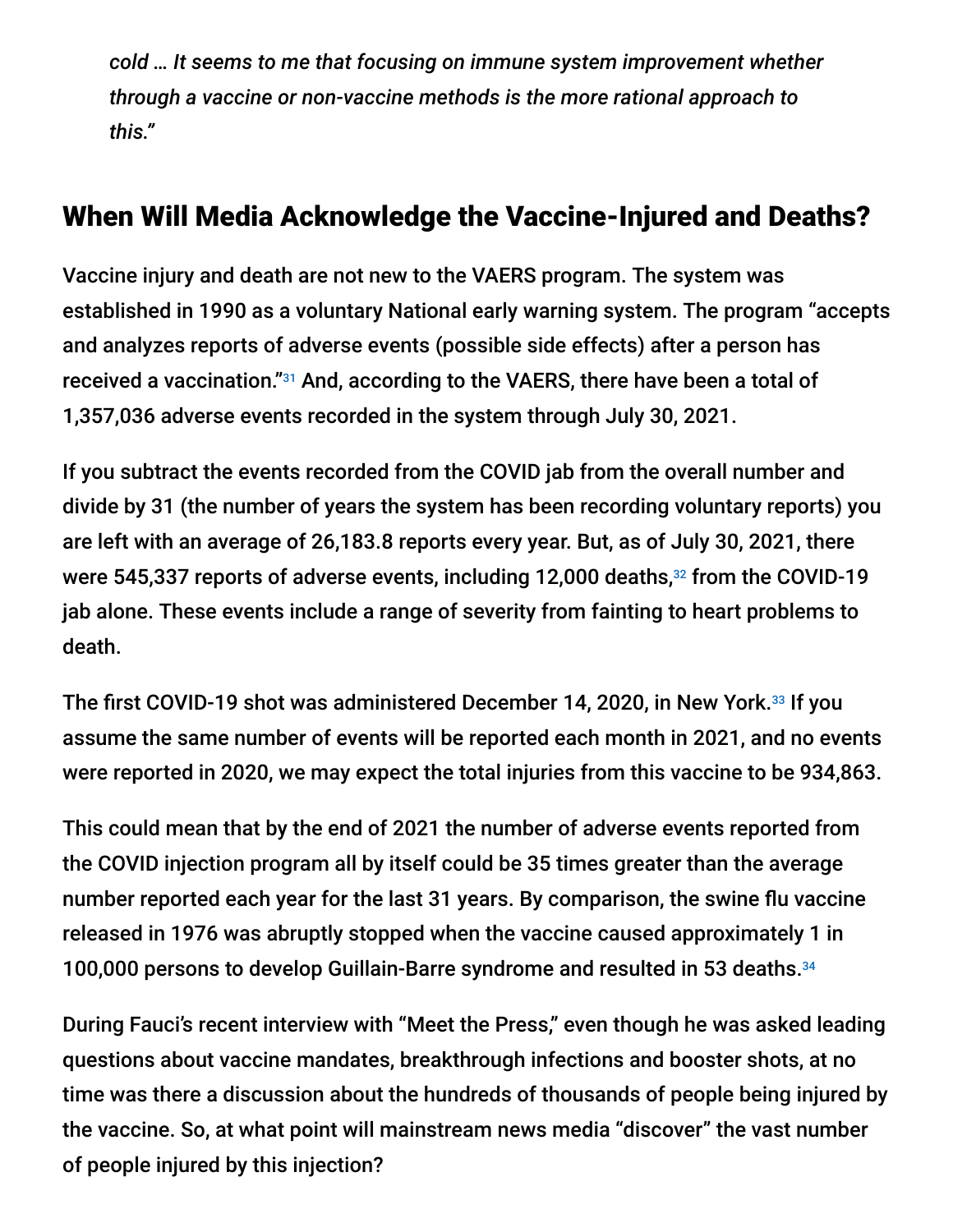## Fauci's Circular Logic Is Frightening

In an interview with "Meet the Press,"<sup>35</sup> Fauci defends his positions on public health using logic that could make sense only if you don't stop to evaluate his statements. His arguments are in line with the vacillating positions he's taken since the beginning of the pandemic, beginning with a conversation that he may have come to regret. In what was likely an honest opinion, Fauci explained that using a mask in the community was unnecessary and, specifically: 36

*"The masks are important for someone who is infected to prevent them from infecting someone else. There's no reason to be walking around with a mask.*

*When you're in the middle of an outbreak, wearing a mask might make people feel a little bit better and it might even block a droplet, but it's not providing the perfect protection that people think that it is. And often, there are unintended consequences. People keep fiddling with the mask and people keep touching their face."*

In other words, based on his "expert" knowledge, wearing a mask in the community would not be effective. But just three months later in an interview on "TheStreet," Fauci justified changing his expert advice to begin wearing masks by saying: $^{\scriptscriptstyle 37}$ 

*"It is a very unusual infection. I've quite frankly never seen anything like it, where a single, well characterized virus in an individual is going to have a range of manifestations that go from being completely asymptomatic, no symptoms at all, to having a few symptoms that don't bother you much to having symptoms that are enough to keep you home, to have symptoms enough to keep you in bed really feeling poorly for a couple of weeks to having the symptoms and signs of having to go to a hospital to then possibly having to go to intensive care and then to dying."*

And then, the end of July 2021, Fauci defends yet another turnabout, saying the reason vaccinated persons still need to wear masks, both indoors and out, is because "if you do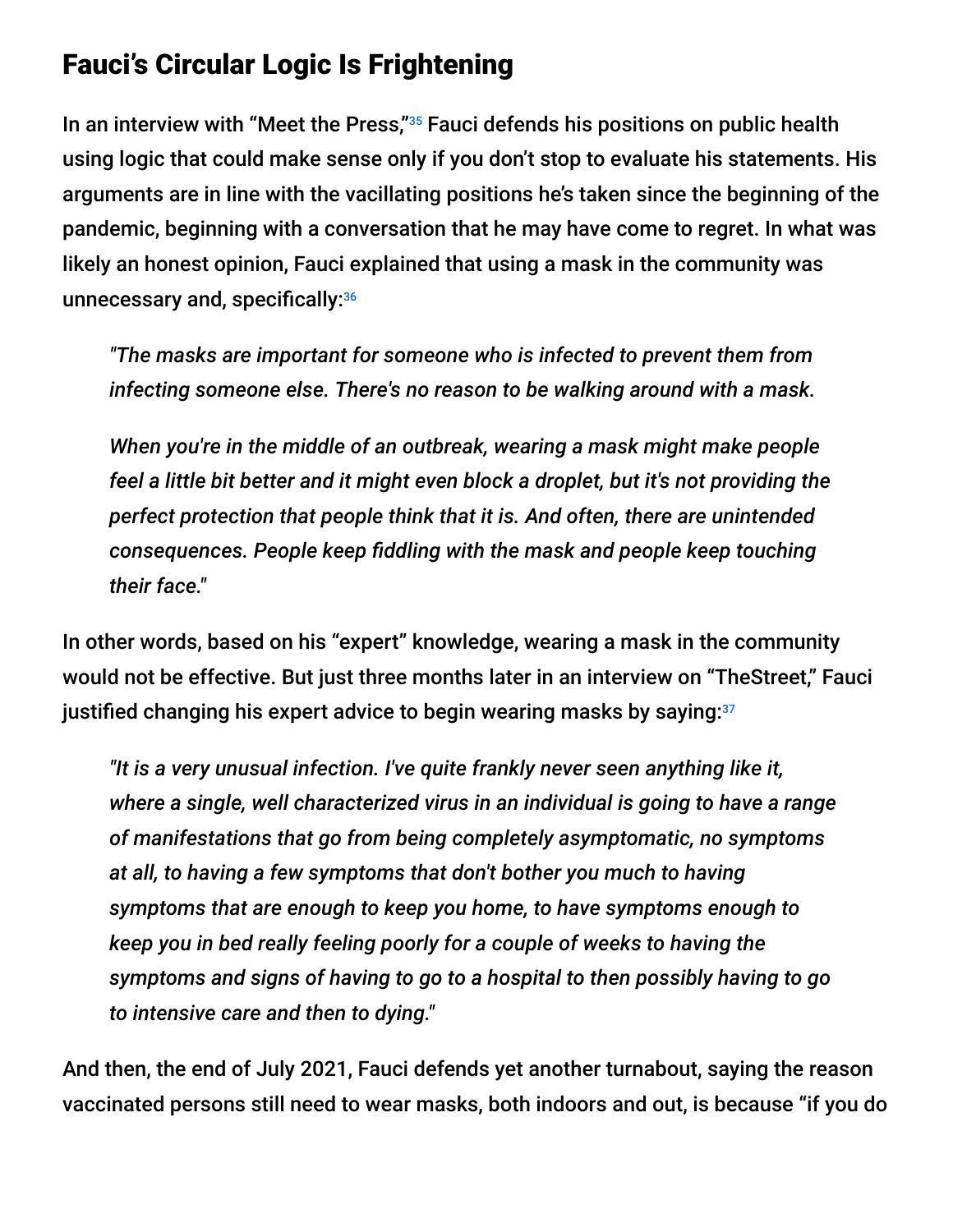get infected you might spread it to somebody else"38 The science didn't change, Fauci claims. "The virus changed."

# Is This Logic Contagious?

In other words, while government agencies openly acknowledge that a SARS-CoV-2 infection is flu-like in the way it evolves, $^{\text{39,40}}$  it seems odd that Fauci's characterization of COVID-19 spread is something he's "quite frankly never seen anything like." The fact is it's a respiratory virus that acts like, well, a respiratory virus. Unfortunately, Fauci's convoluted logic appears to be catching on.

On Fox News, Carlson references a video of Sen. Lindsey Graham, R-S.C.. who had been out sick with coronavirus. When he returned to the floor of the Senate, Lindsey said:<sup>41,42</sup>

*"If you haven't been vaccinated regarding the COVID problem you need to get vaccinated. I've been vaccinated and I got COVID anyway. Couple really bad days but I'm doing better, and I feel on the mend ... I think the vaccine is safe and it works."*

Carlson commented: "Think about that, it's like a Zen koan. You can spend the rest of your life trying to unravel the reasoning there, and never do it. It's the sound of one hand clapping."<sup>43</sup> What Carlson doesn't mention is Graham's comments that he "feel(s) on the mend" while stuffing his mask into his pocket and stating that he believes "the worst is behind me."

# Propaganda Is Alive and Well in 2021

Propaganda is likely a word you've heard bandied about in the press as major news outlets try to undermine and vilify doctors, nurses and other health experts who speak out against the genetic experimentation being done on a global scale. In an essay in 2019, Gregory Asmolov from Kings College London writes: 44

*"Propaganda is no longer just a tool for changing your opinion. Now, in our digitally mediated world, propaganda is a pathway to instantaneous*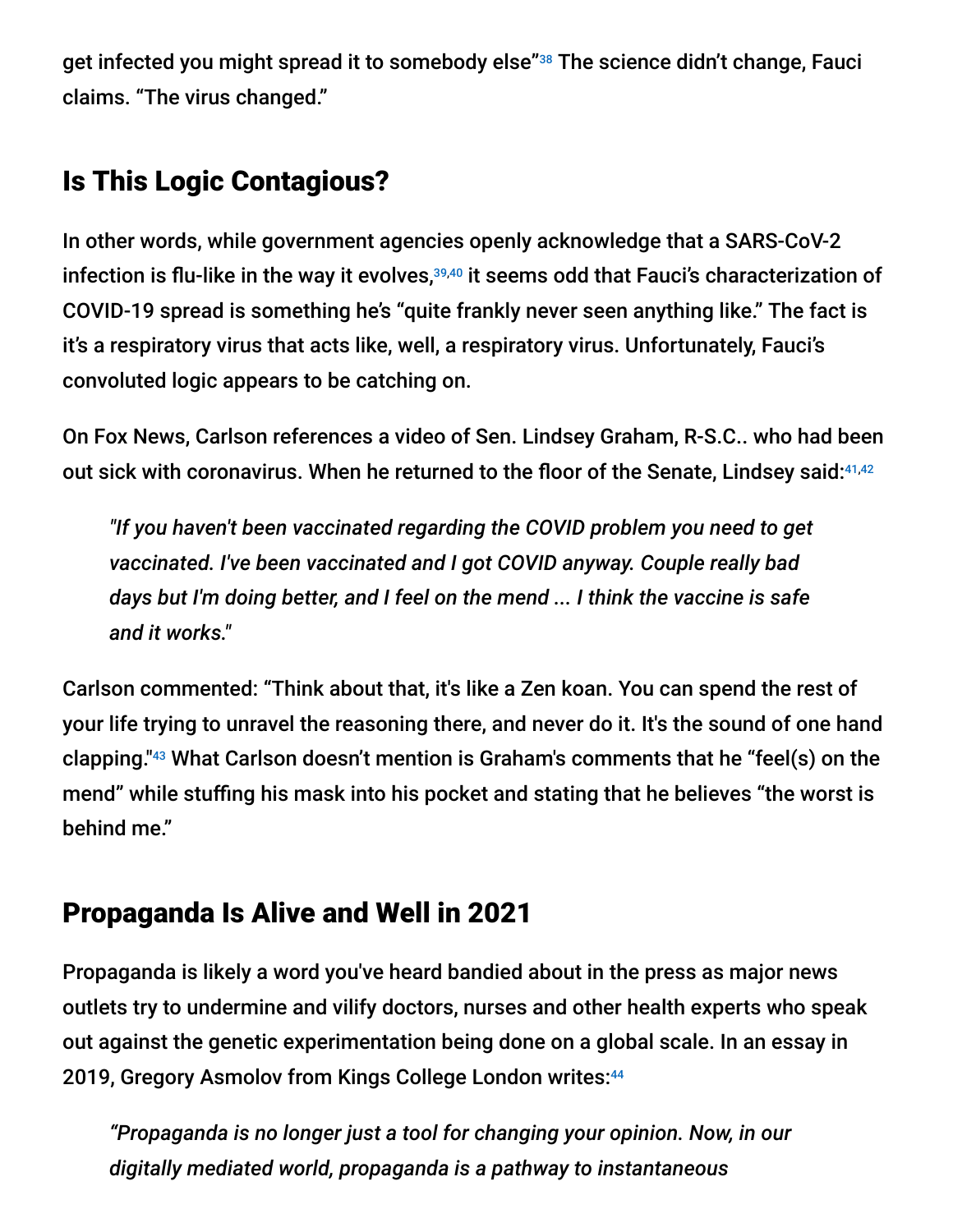*participation in political conflicts from the safety and comfort of your living room chair."*

Mainstream media are trying desperately to convince the public any evidence-based research and data that don't agree with a CDC or WHO press release either flat-out incorrect, biased or misleading. Yet, once you understand that just six corporations control 90% of the news $45$  with selective information, images and censorship of the true facts, it's easy to see why a doctor like Stock is a shining light in the midst of all the darkness.

What the media are doing to control your thoughts and ability to express yourself is the very definition of propaganda, and not the strategies used by scientists who want to publish the facts and not censor them. When coupled with a government promoting the same tactics, propaganda can be devastating.

One way to counteract this is to share and spread the truth  $-$  the counternarrative to the propaganda — yourself, as far and wide as possible. Because truth is always more potent than lies, the success of propaganda relies on the censoring of truth.

#### **Sources and References**

- <sup>1, 2</sup> [Bitchute, August 9, 2021, 00:00 00:20](https://www.bitchute.com/video/LLNADqYSs3bs/?fbclid=IwAR1sQlxLadz-HTMfZyq6FVhv6XCEqoyyci_nn8AXCUfJBOiE4LElefI0bEA)
- <sup>3</sup> [CDC July 27, 2021](https://www.cdc.gov/coronavirus/2019-ncov/science/science-briefs/fully-vaccinated-people.html)
- <sup>4, 32</sup> [OpenVAERS, COVID data](https://www.openvaers.com/covid-data)
- <sup>5</sup> [CNBC December 17, 2020](https://www.cnbc.com/2020/12/16/covid-vaccine-side-effects-compensation-lawsuit.html)
- $6, 24, 35$  [Meet the Press, August 8, 2021](https://www.nbcnews.com/meet-the-press/meet-press-august-8-2021-n1276291)
- <sup>7</sup> [WTHR, August 2021](https://www.wthr.com/article/news/verify/fact-checking-dr-dan-stocks-covid-19-claims-at-the-mt-vernon-indiana-school-board-meeting-verify-disinformation-hancock-county/531-35d5d1f1-cc54-44eb-99e9-fadc92a0016d)
- <sup>8</sup> [Hancock County Indiana Patriots August 8, 2021](https://hancockcountypatriots.blogspot.com/2021/08/dr-dan-stocks-presentation-to-mt-vernon.html)
- <sup>9</sup> [Journal of the Royal Society of Medicine, 2015;108\(6\)](https://www.ncbi.nlm.nih.gov/pmc/articles/PMC4480558/)
- <sup>10</sup> [Cochrane Library, 2014; doi.org/10.1002/14651858.CD002929.pub2](https://www.cochranelibrary.com/cdsr/doi/10.1002/14651858.CD002929.pub2/full)
- <sup>11</sup> [Emerging Infectious Diseases, 2021;27\(4\)](https://wwwnc.cdc.gov/eid/article/27/4/20-3945_article)
- <sup>12</sup> [Osmosis, Suppressed Immune System](https://www.osmosis.org/answers/suppressed-immune-system)
- <sup>13</sup> [Penn Medicine, March 23, 2020](https://www.pennmedicine.org/updates/blogs/health-and-wellness/2020/march/weakened-immune-system)
- <sup>14</sup> [Nature, May 15, 2014](https://www.nature.com/scitable/blog/viruses101/smallpox_the_most_talked_about/)
- <sup>15</sup> [Frontline Covid-19 Critical Care Alliance, Ivermectin in COVID-19](https://covid19criticalcare.com/ivermectin-in-covid-19/)
- <sup>16, 25</sup> [MSNBC, July 27, 2021, starting Min 1:06](https://www.msnbc.com/all-in/watch/dr-fauci-explains-updated-cdc-mask-guidance-for-vaccinated-people-amid-covid-hotspots-117489221538)
- <sup>17</sup> [WTHR, Fact-checking Dr. Stock's COVID-19 Claims at the Mt. Vernon School Board Meeting](https://www.wthr.com/article/news/verify/fact-checking-dr-dan-stocks-covid-19-claims-at-the-mt-vernon-indiana-school-board-meeting-verify-disinformation-hancock-county/531-35d5d1f1-cc54-44eb-99e9-fadc92a0016d)
- <sup>18, 36</sup> [YouTube, March 8, 2020, Minute 00:08 and 00:33](https://www.youtube.com/watch?app=desktop&v=PRa6t_e7dgI)